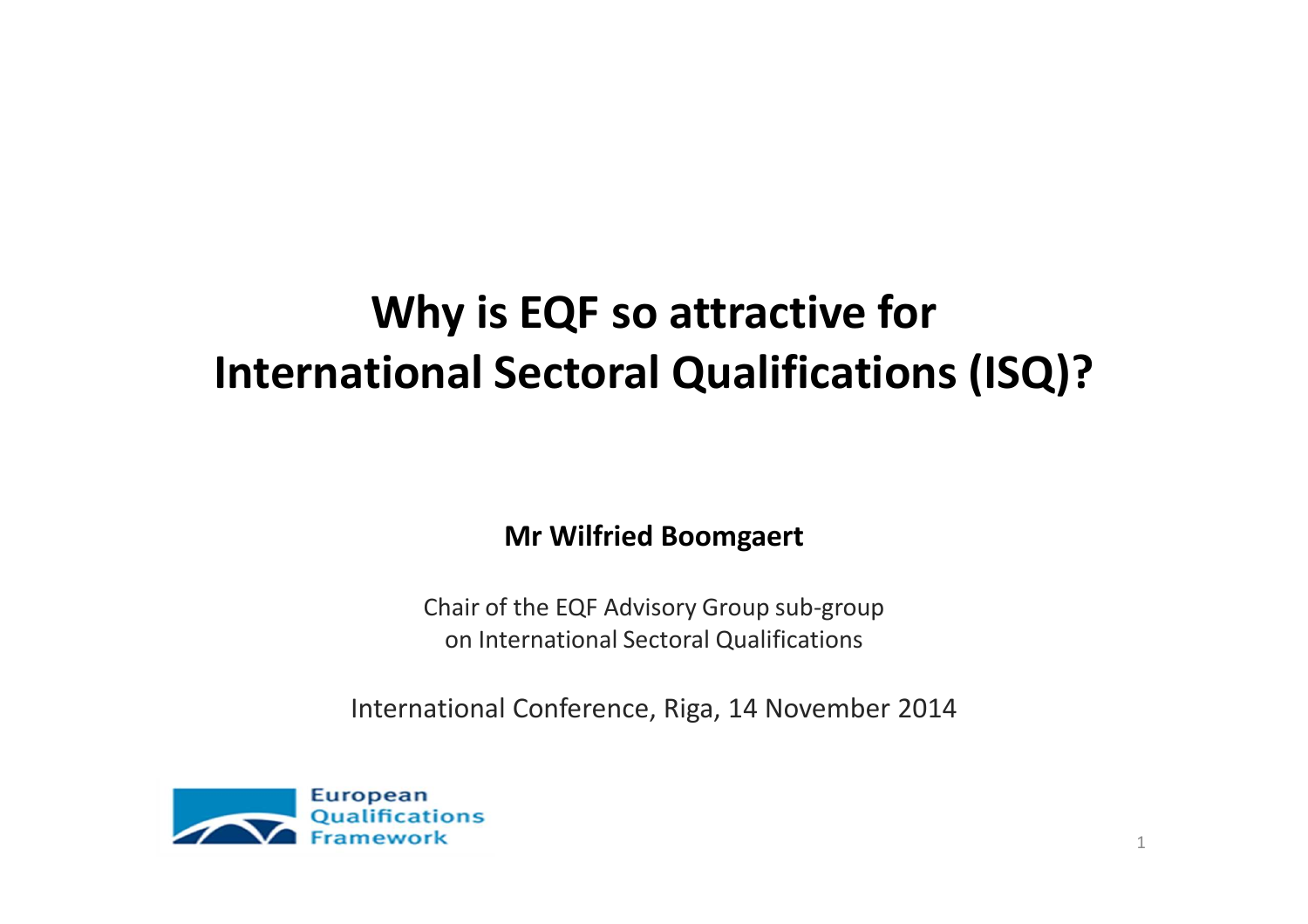### Main issues of the presentation

- Why was the sub-group on ISQ started?
- Crucial elements of the EQF Recommendation
- Main reasons for ISQ bodies to use EQF
- Proposal for a common definition of ISQ
- Some examples of International Sectoral Bodies
- National procedures already in place for aligning ISQ to National Qualifications Frameworks – lessons learnt
- The "Welding case"
- Challenges and further work of the sub-group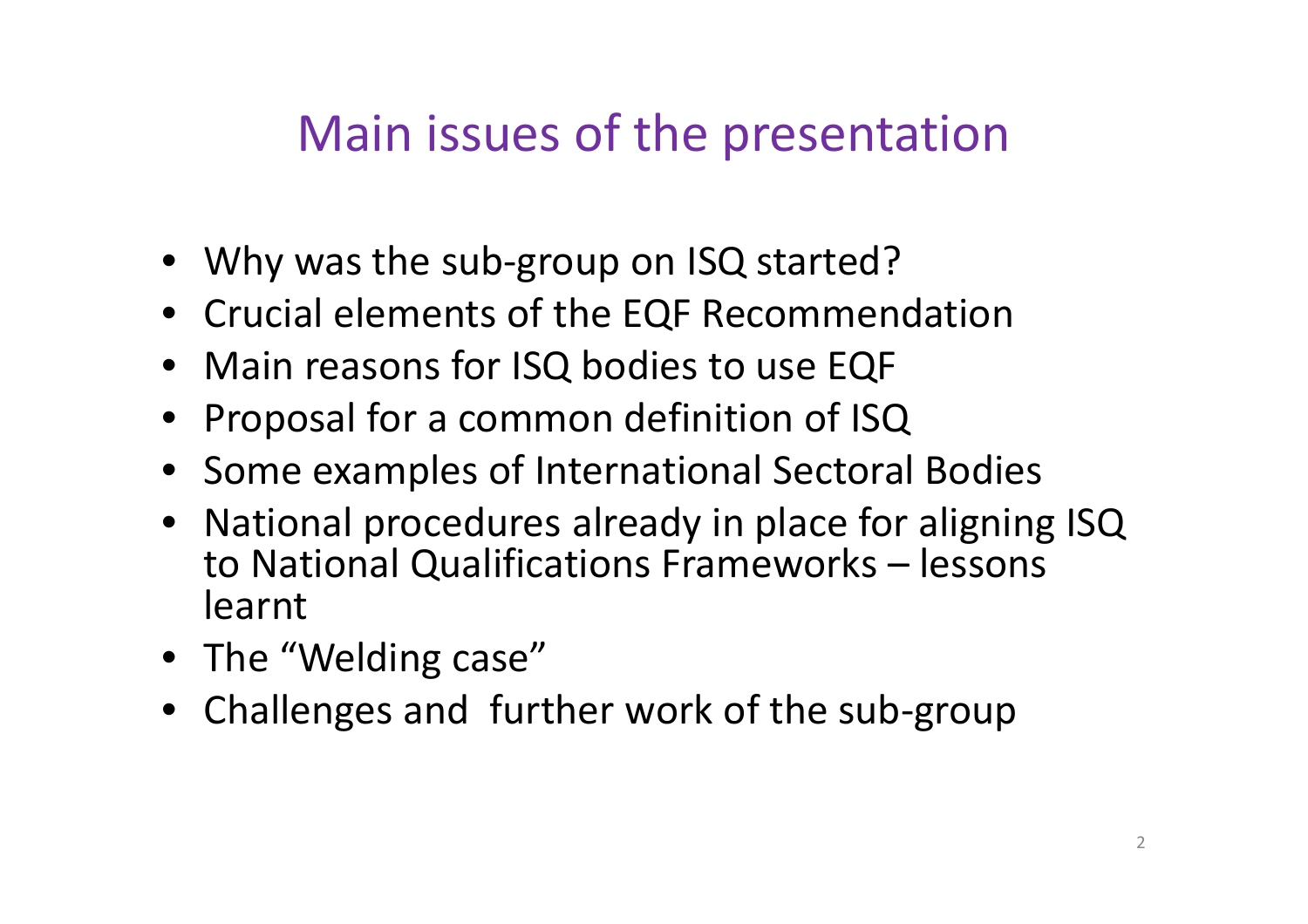### Why was the sub-group started?

• **Base = EQF Recommendation (paragraph 12)**

"(…) The European Qualifications Framework should, moreover, enable *international sectoral organisations* to relate their qualifications systems to <sup>a</sup> common Europeanreference point and thus show the relationship between the<br>international sectoral qualifications and national qualifications international sectoral qualifications and national qualifications systems." [my underlining]

- Concrete trigger was the "Welding case"
- Many technical issues to be discussed should be done by a small  $\bullet$ group of experts
- Output: 3 main deliverables by the beginning of 2015 (see  $A B C$ )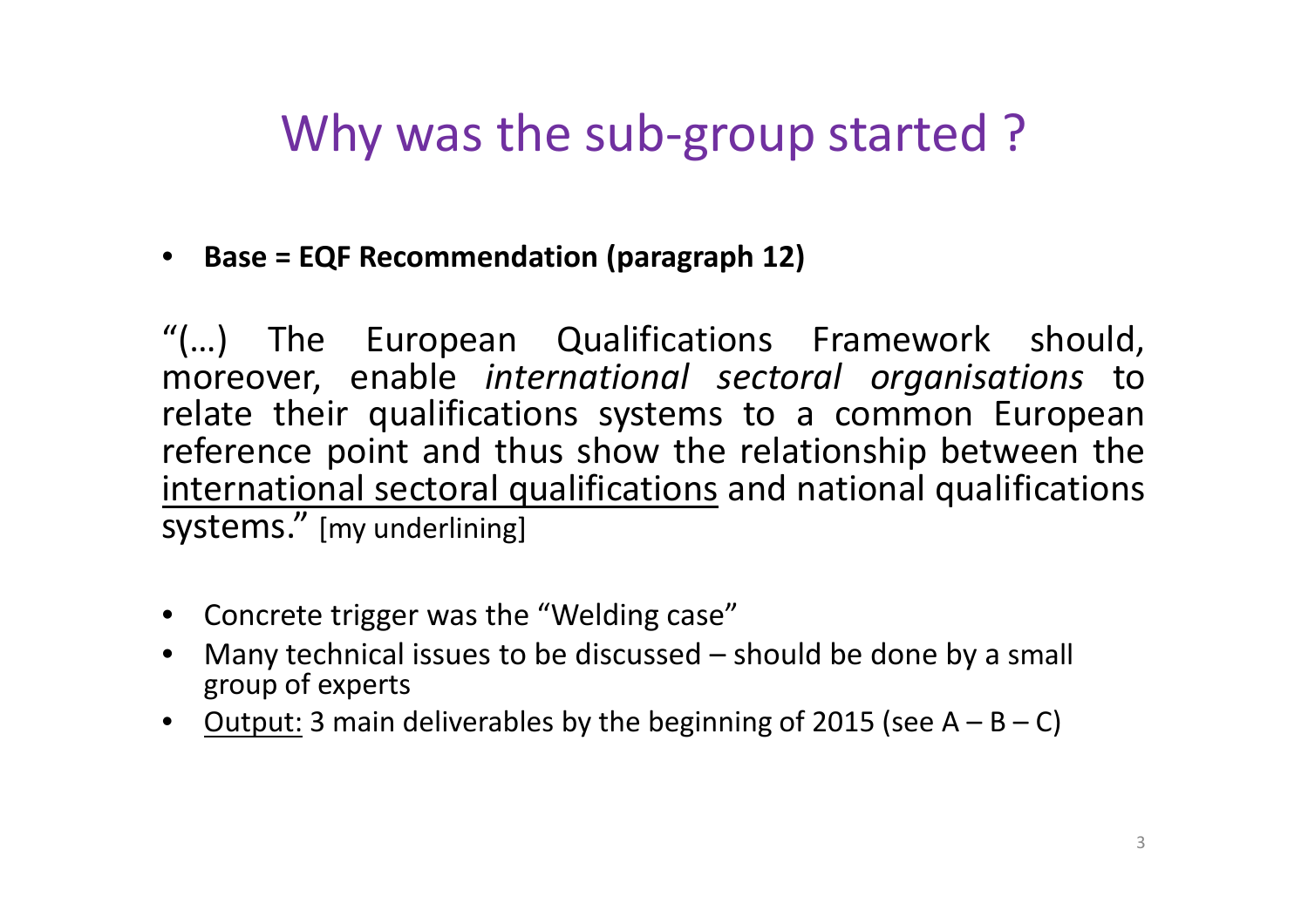# Crucial elements of EQF

- The EQF levels
- The EQF level descriptors (knowledge, skills, autonomy and responsibility / competence)
- The "learning outcomes approach"
- The common Quality Assurance principles for VET and HE (mentioned in Annex III)

! This is one package !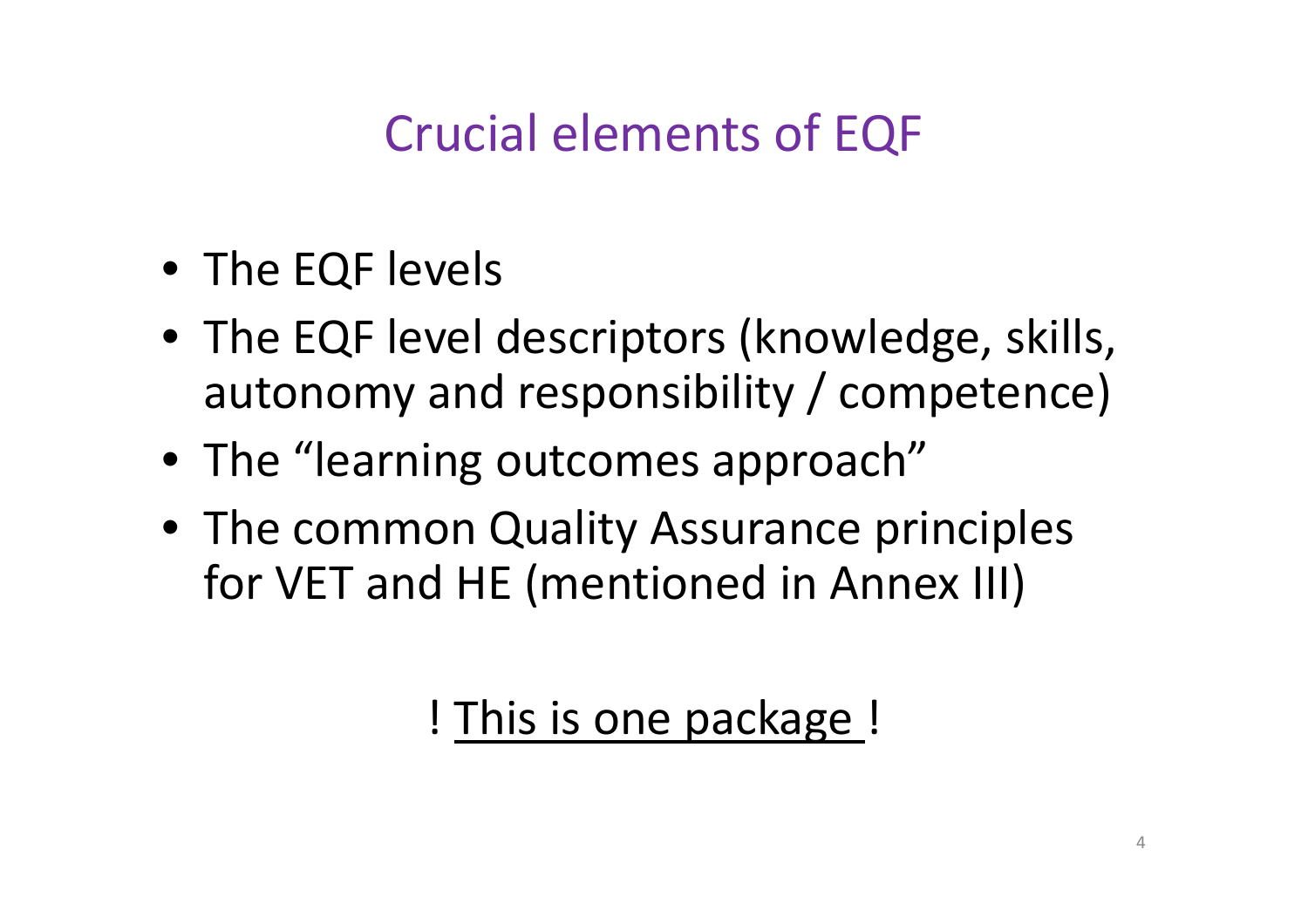# Main reasons for aligning to EQF

- EU-funding: using EQF within EU projects
- Levelling: the EQF is considered as a "metric" or an instrument for measuring the complexity of learning or tasks and duties
- Promotion/dissemination: making the ISQ and the results of common work visible in the EU
- **Quality label**: the EQF is referring to underlying Quality Assurance arrangements
- Main entrance door to the many NQFs in EU: aligning to the EQF once (eventually by one NQF) instead of more than 30 alignments to NQFs
- Harmonization of occupational standards, training and education programmes by using the EQF as "minimum levels" + the learning outcomes approach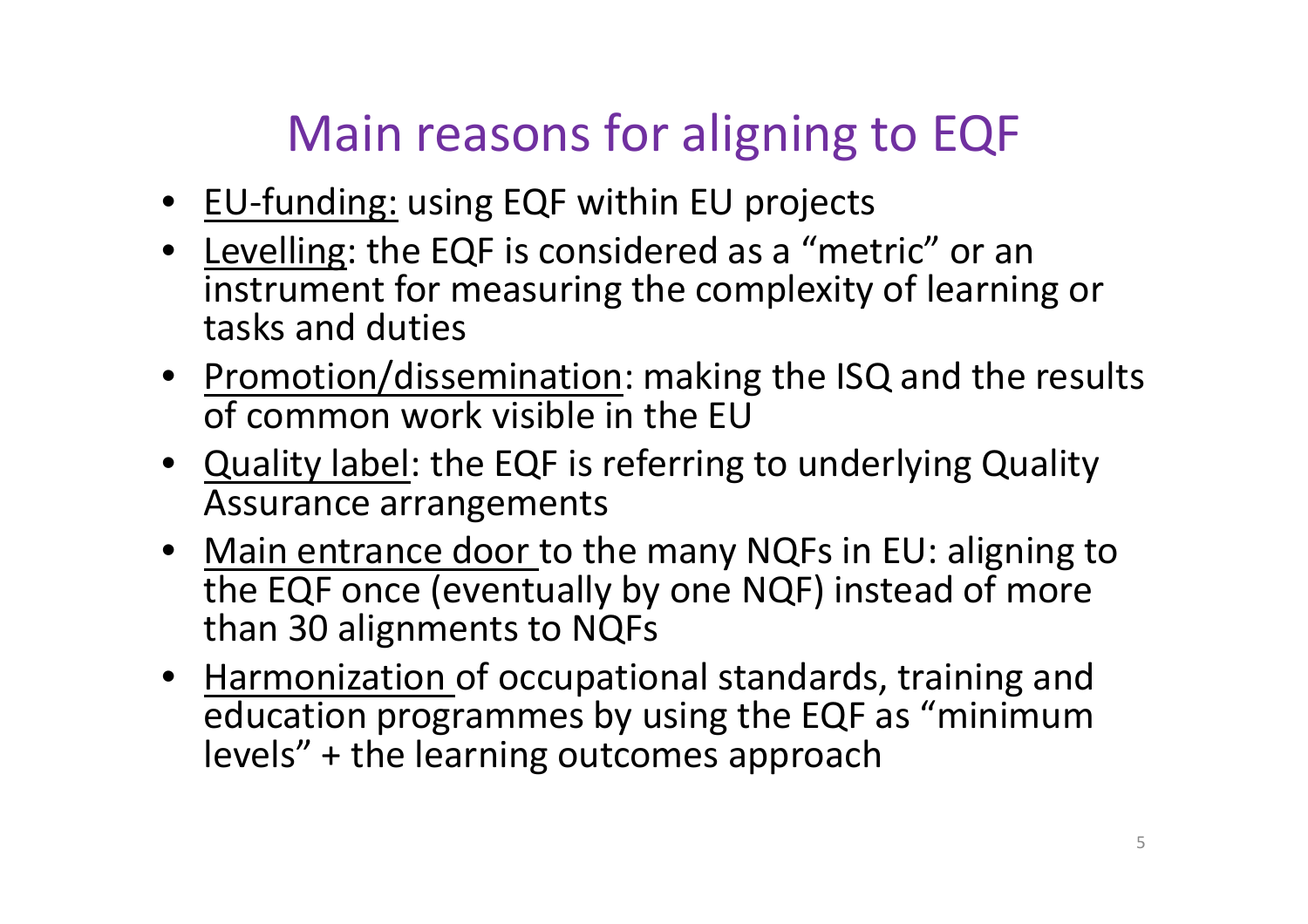### Why is harmonisation wanted?

[Normalisation of products or procedures]Common occupational profiles / activitiesCommon qualifications frameworkCommon education or training curricula (minimum)Common assessment criteria**EQF - levels**

"Learning outcomes"

[Via NQF or directly]

National education and training standards

National education and training programmes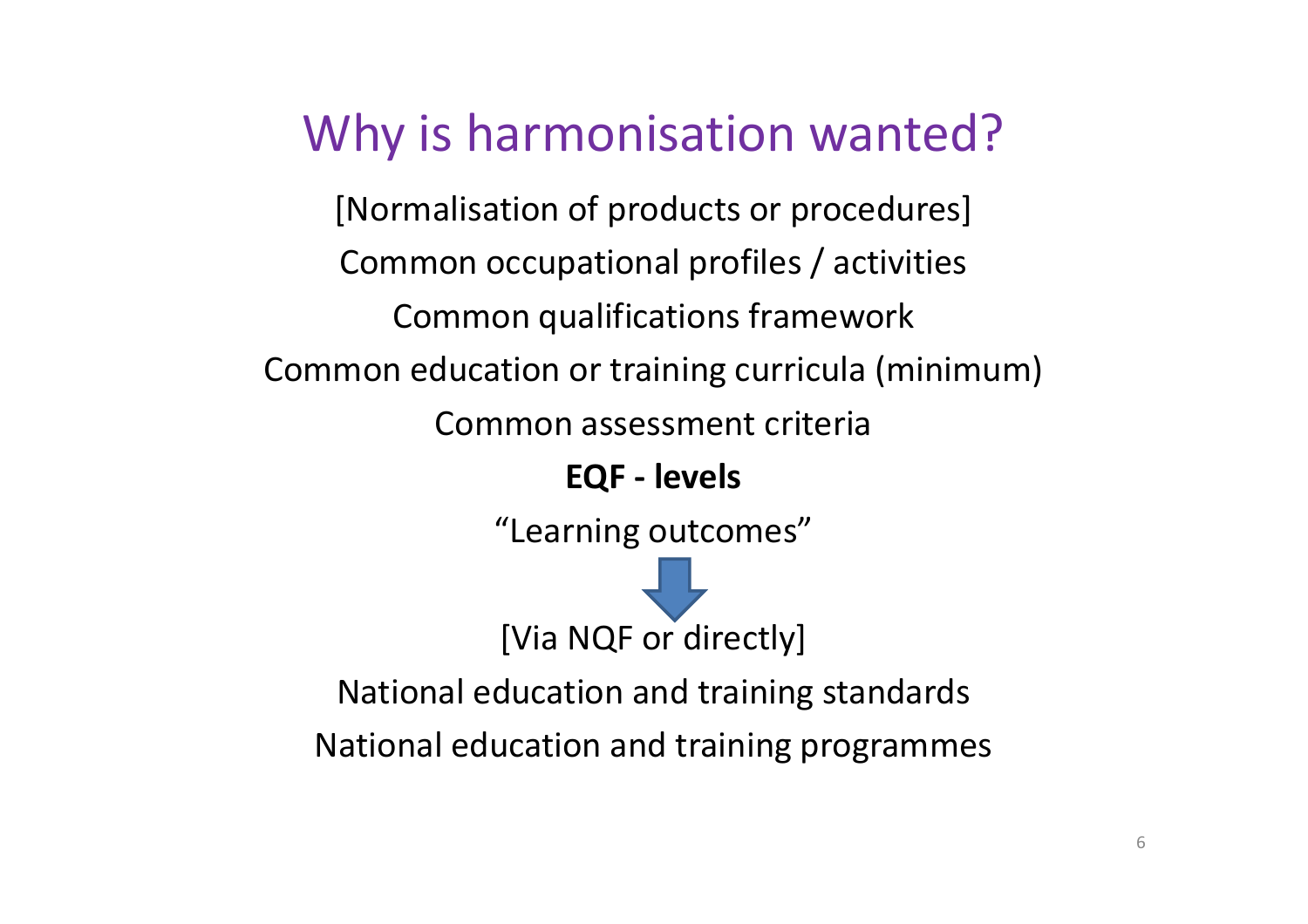### Proposal of a common definition of ISQ (A)

The sub-group on ISQ proposes the following:

#### *An "International Sectoral Qualification" is a certificate, diploma, degree or title*

*awarded by a competent body in more than one country and recognised in more than one country* 

*for achieved learning outcomes of relevance to a sector of economic activity.*

Consequently, in the work on ISQ the sub-group excludes international qualifications not linked to economic sectors (for example the International Baccalaureate).

The competent body for awarding the ISQ can be either an international body, a private company or a multinational company.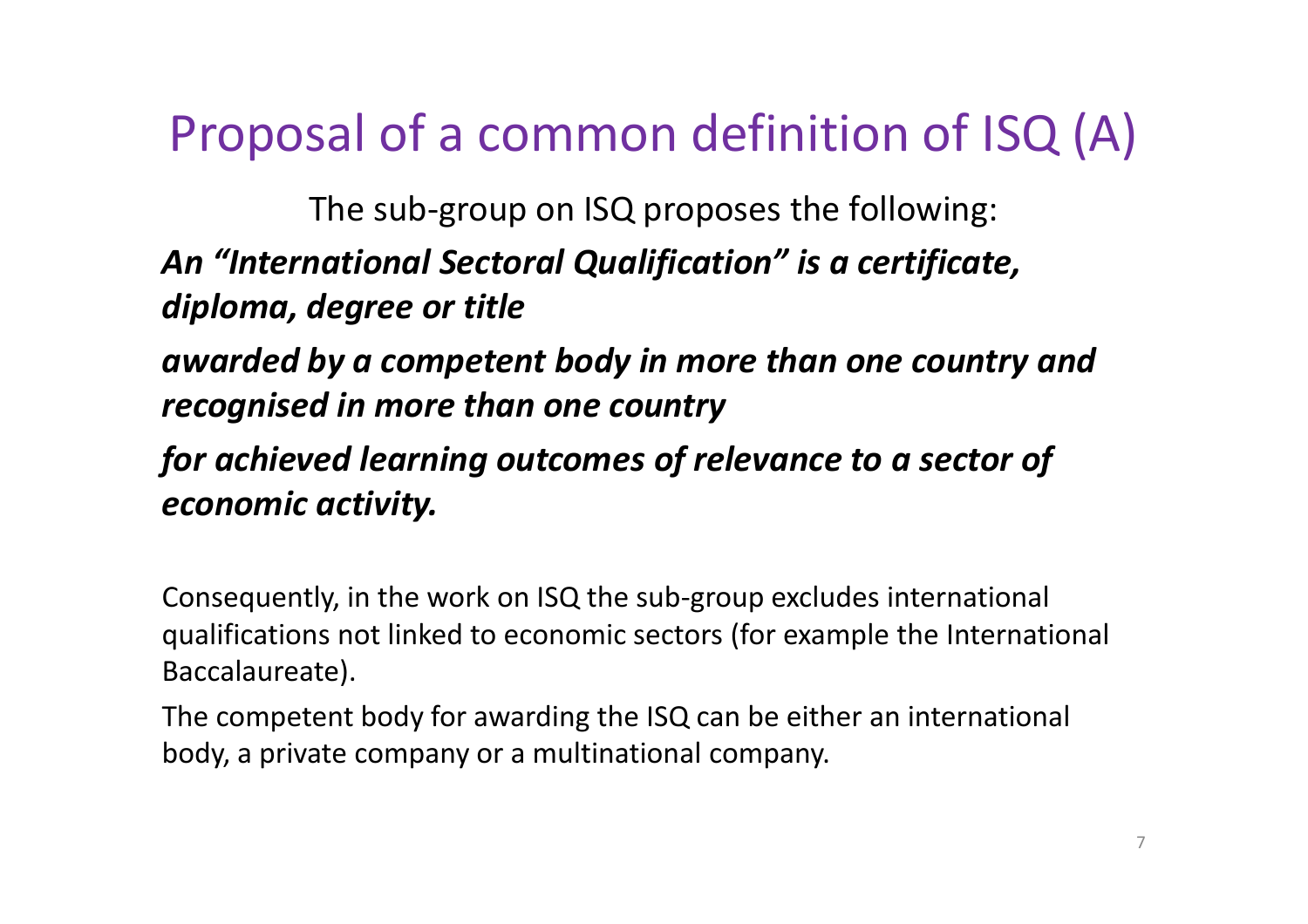### Some examples of International Sectoral Bodies

- **International body installed by or recognised by national authorities:** International Maritime Organisation (Agency of the United Nations Organisation)
- **European Agency** installed by the European Council: FRONTEX for cooperation at external borders of the EU
- **International body or platform installed by national sectoral representatives** (f.e. employers' federations): European Confederation of Outdoor Employers (EC-OE); European Welding Federation (EWF) with General Assembly of representatives from national bodies
- **Consortia or partnerships of national sectoral bodies:**  f.e. in the context of EU-funded projects
- **Private companies with branches in other countries**
- **Multinational companies**: Microsoft, CISCO …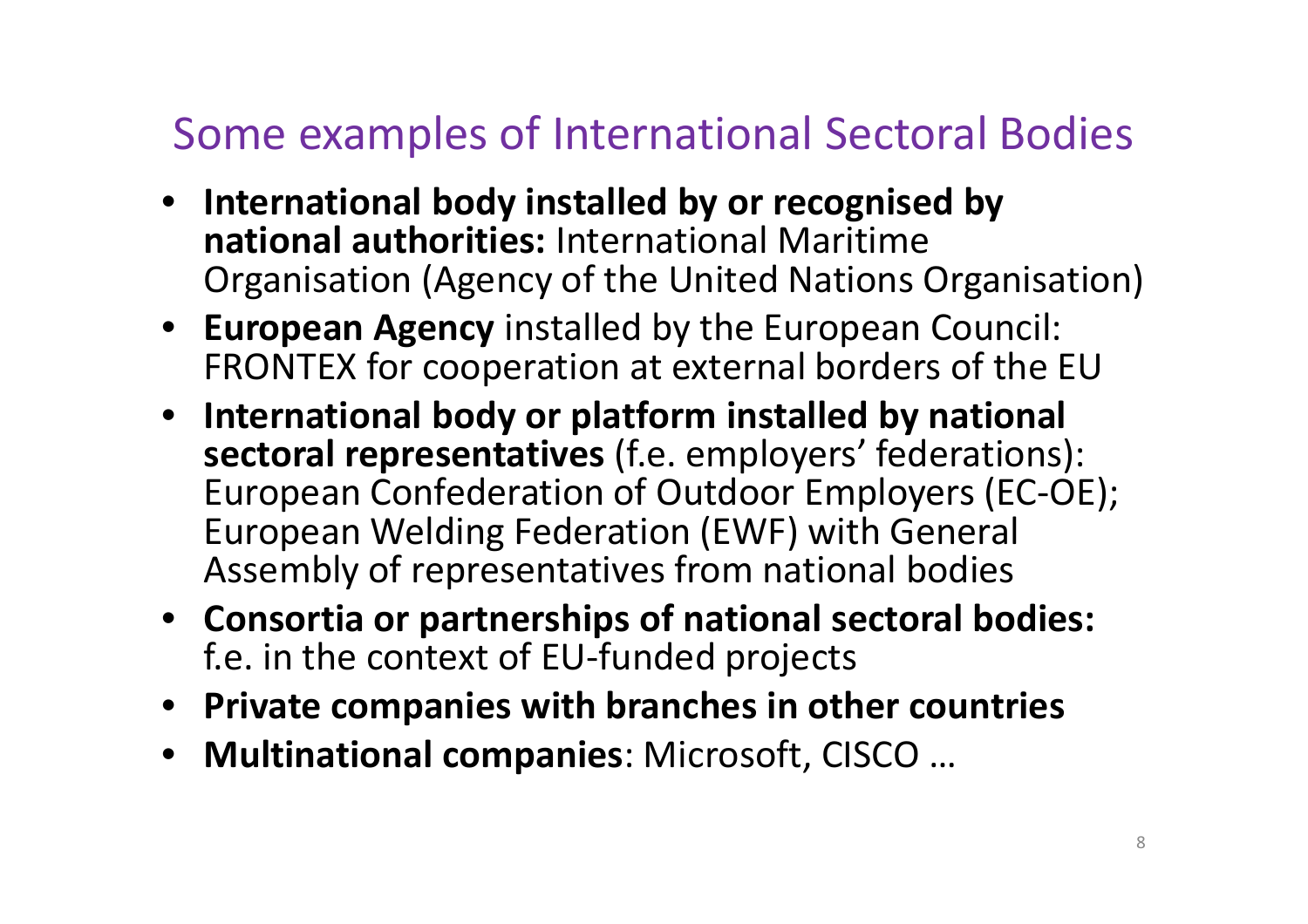#### An example of harmonisation exercise: FRONTEX

Normalisation of procedures for border guarding Common occupational profiles / activitiesCommon qualifications / competence frameworkCommon education or training curricula (minimum)Common assessment criteria

**EQF - levels**

"Learning outcomes"



National education and training standards

National education and training programmes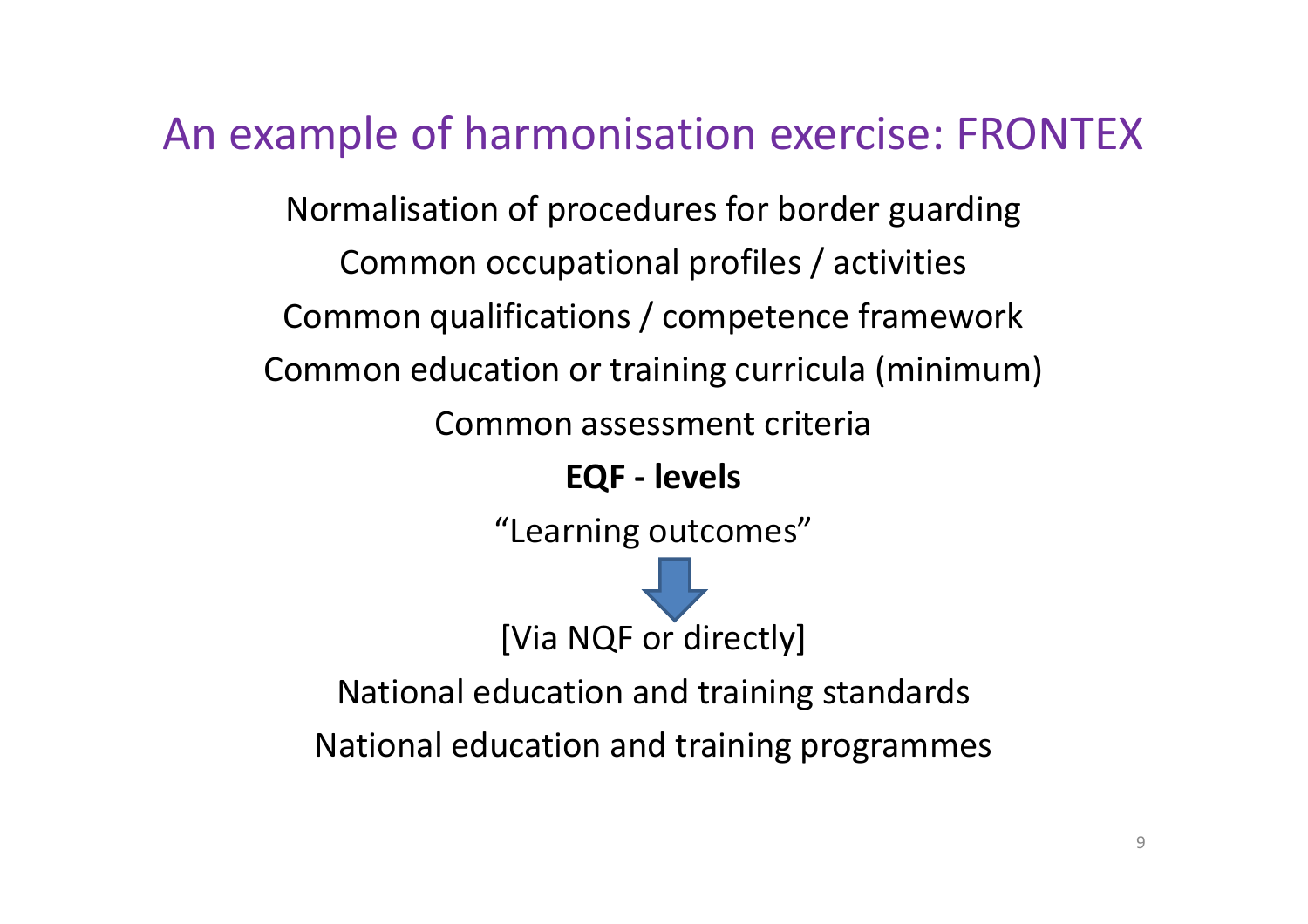### Overview of existing national procedures for aligning ISQ to a NQF (B)

Experts from **France**, **Ireland**, **Scotland** and **The Netherlands** presented their national procedures to the sub-group. The following lessons were learnt:

- **<sup>◆</sup>** The 4 national procedures presented are all **embedded** in or strongly<br>linked with national procedures for aligning national qualifications to linked with national procedures for aligning national qualifications to NQF;
- **In most countries the ISQ are part of the category of "non-formal"**<br>**qualifications** and consequently there is no specific procedure dedic **qualifications** and consequently there is no specific procedure dedicated to ISQ in those countries, although the ISQ create specific issues
- **Extra These 4 countries have all a NQF that is open to qualifications awarded <br>outside education: these NOFs were explicitly designed to be open** outside education; **these NQFs were explicitly designed to be open**
- **Exage 36 Sasic knowledge of national context, national education and training**<br>system, the NOF and linked quality assurance arrangements is needed system, the NQF and linked quality assurance arrangements is needed to fully understand the national procedures**; it is very important to understand the national culture and the purpose of the NQF;**
- **<sup>❖</sup>** Even in the 4 countries specific procedures are **still "work in progress**";<br><sup>◆</sup> The Erench annreach shows that lovelling of international sectoral
- The French approach shows that levelling of international sectoral<br>qualifications is not always wanted or needed. They can also be pa qualifications is not always wanted or needed. They can also be part of a national register and, by this way **be visible for the wider public without having a NQF level.**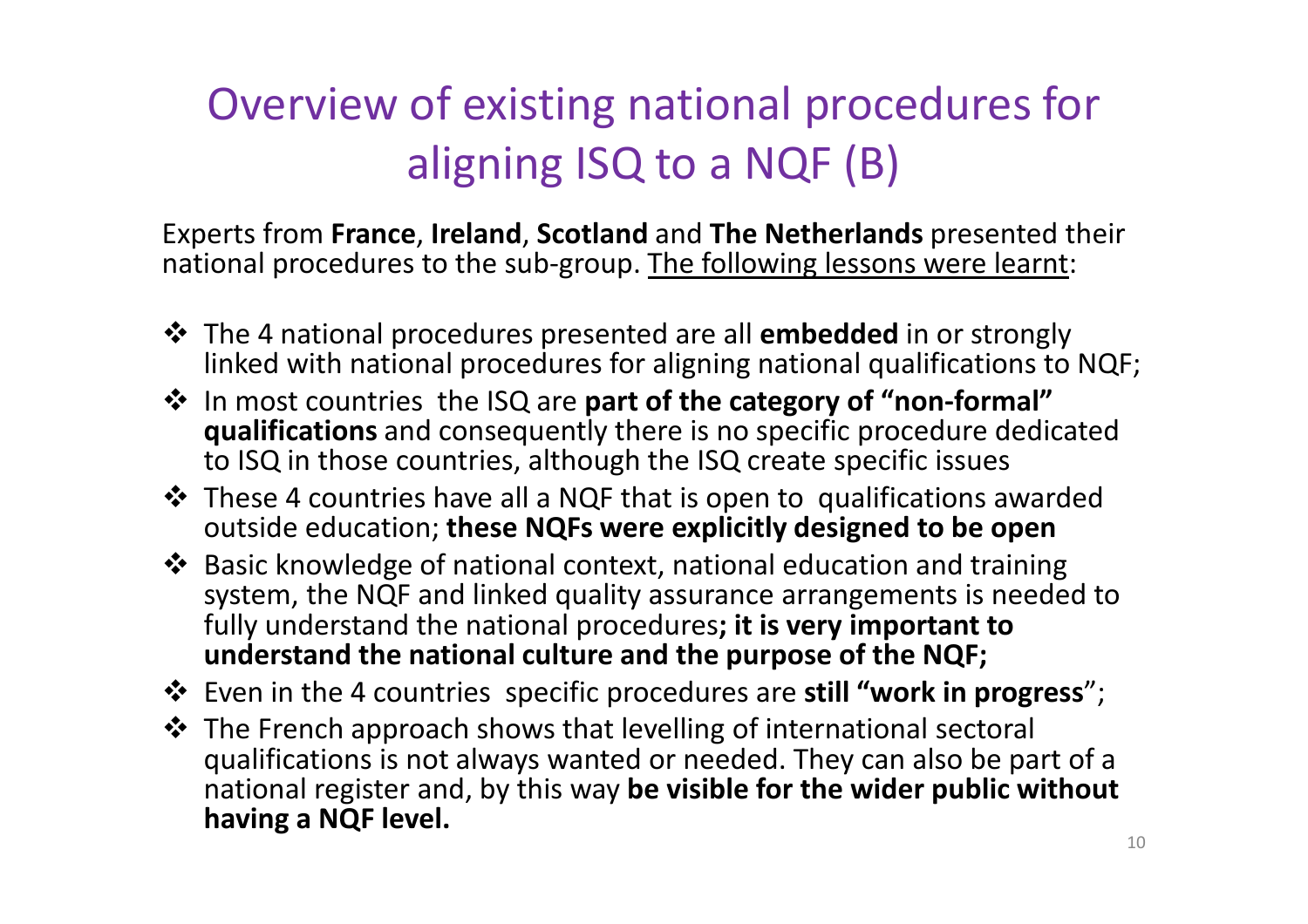# Investigation of the "Welding case" (C)

**The "Welding case": why are International / European Welding Certificates aligned, indirectly by NQFs, to different EQF-levels?**

- $\bullet$  The table with the diverging EQF levels that was shown to the EQF AG, by EWF, in 2013 is based on an informal survey done by EWF to its national members. These members didn't contact the national bodies responsible for aligning qualifications to the NQF.
- From the information received by the members of the EQF Advisory Group until today, the sub-group concludes that **there is no example of any formal attempt to link directly the international welding certificates (EWF/IWA) to a NQF** neither in the countries mentioned in the EWF table, neither in other countries having a formal NQF in place.

Lesson learnt: both parties (national authorities and sectoral representatives) **should cooperate at national level** during the referencing process of welding qualifications. The representatives of welding organizations should provide specific know how on the sector to national qualification authorities.  $\frac{1}{11}$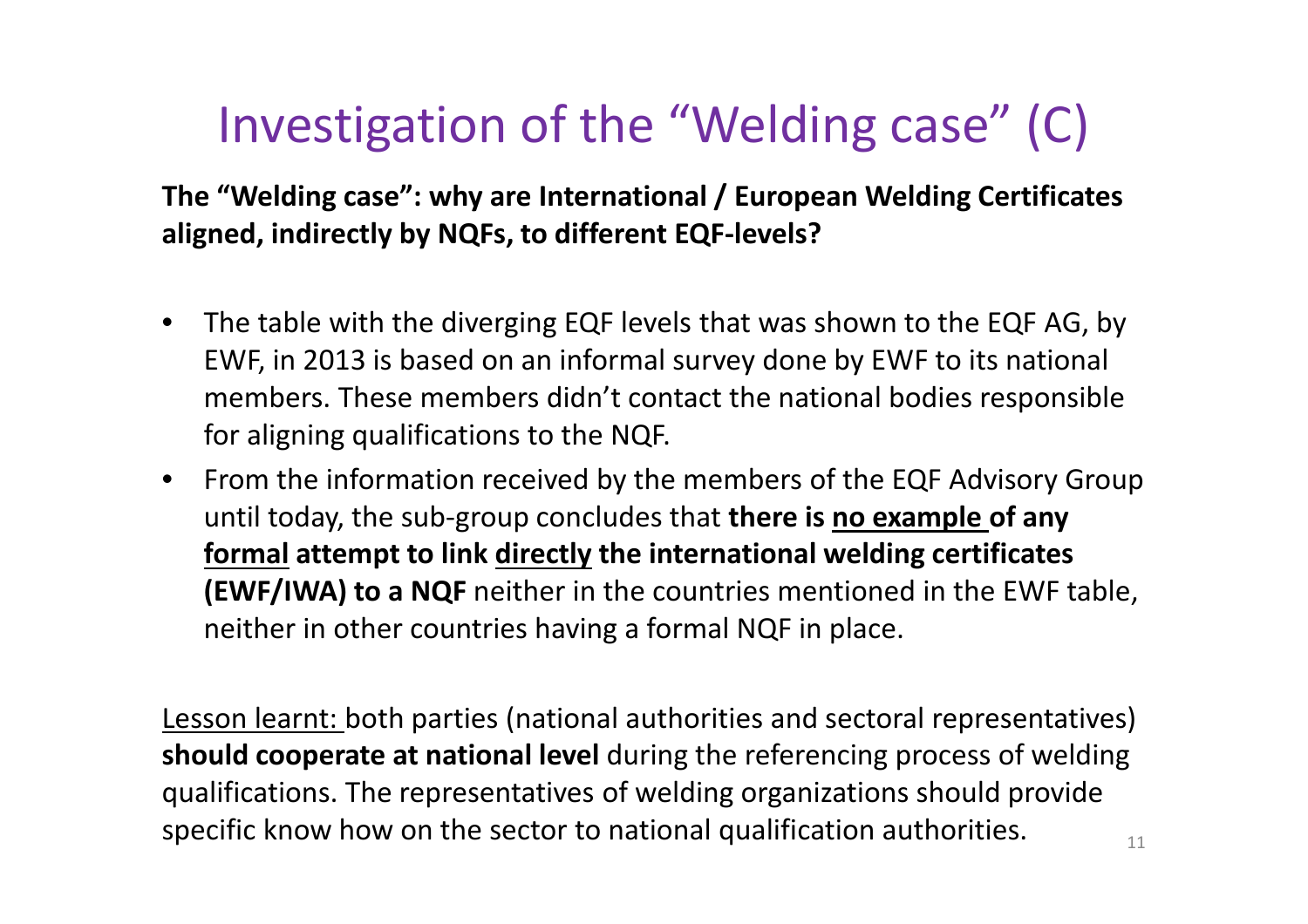### Challenges in the near future

International Sectoral Qualifications are also important in other EU contexts:

- 1. The **ESCO project**: the ISQ are part of the Qualifications pillar;
- 2. The **Directive on professional qualifications** 2005/36/EC (amended by 2013/55/EU): the **new art, 49 (b)** foresees the use of EQF levels for defining *common training frameworks* in the EU that will lead to professional qualifications automatically giving access to regulated professions; requirement: consensus between min. 9 Member States
- 3. Work done in the context of the **European Committee for Standardisation (CEN)** on a voluntary basis;
- 4. Several **European sectoral Qualifications or Competence Frameworks**  linked to EQF levels (in most cases as a result of EQF / ECVET projects): IT sector, sport and fitness sector, bank sector …;
- **5. Specific European Directives in specific sectors** like transport, "radiation protection" … with specific references to EQF levels.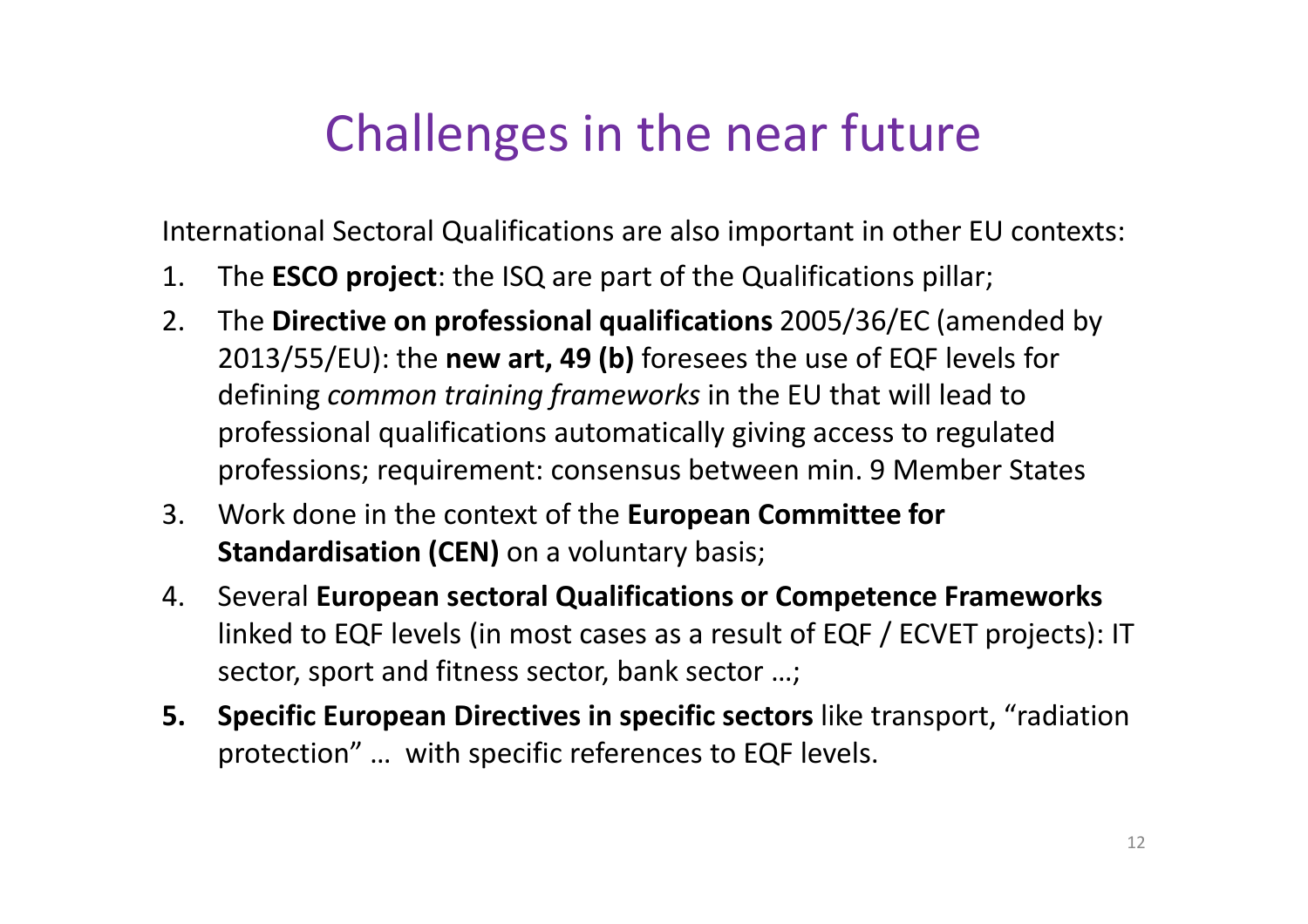### Further work of the sub-group in 2014

- **1. Discussion about the possible establishment of an "information exchange network" between EQF NCPs**. The specific cases mentioned above and the Welding case led to the conclusion that a European "information network" is urgently needed for monitoring these new developments and uses of EQF-levels outside NQFs.
- 2. This network or EU platform could also function as an "alert network" for the EQF NCPs in case that an European or International Sectoral body wants to align its ISQ to the EQF levels (by on NQF). Therefor **one central contact address** should be foreseen. This way the International Sectoralbody doesn't need to contact more than 30 NCPs.
- **3. Preparation of a second round of mapping of national procedures (in place or in the making) for aligning ISQ to NQFs**. The first mapping took place in Summer 2013. The European Commission will carry out this mapping (with contractor).